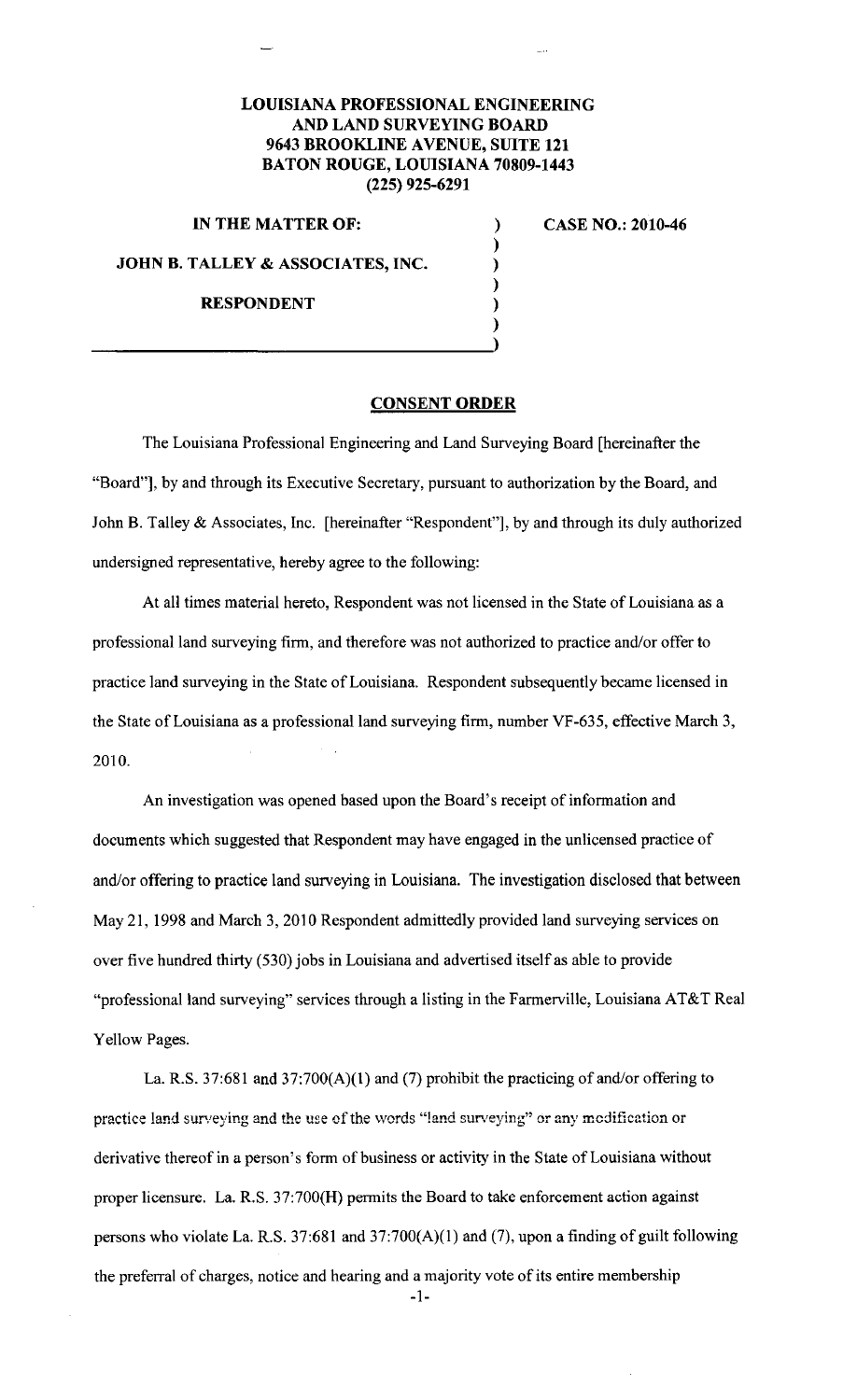authorized to participate in the proceeding. La. R.S. 37:681, 37:700(A)(l) and (7) and 37:700(H) were in effect at all times material hereto.

It is undisputed that between May 21, 1998 and March 3, 2010 Respondent was not licensed to practice and/or offer to practice land surveying in Louisiana and that during this time Respondent practiced and/or offered to practice land surveying and used the words "land surveying" in advertising its business in Louisiana without proper licensure.

By letter dated May 26, 2010, the Board gave notice to Respondent that it was considering the preferral of charges against Respondent on the grounds that it may have violated La. R.S. 37:681 and 37:700(A)(l) and (7), relative to the practicing of and/or offering to practice land surveying and the use of the words "land surveying" or any modification or derivative thereof in a person's form of business or activity in the State of Louisiana without proper licensure.

Wishing to dispense with the need for further enforcement action and to conclude the instant proceeding without further delay and expense, for the purpose of this proceeding only, Respondent and the Board do hereby enter into this Consent Order, in which Respondent of its own free will consents to the issuance of a Consent Order by the Board, wherein Respondent agrees to (a) pay a fine of two thousand five hundred (\$2,500.00) dollars, (b) pay administrative costs of three hundred twenty-five and 58/100 (\$325.58) dollars, (c) have its supervising professional successfully complete the Board's online Louisiana Laws and Rules Examination, (d) have its supervising professional successfully complete the Board's online Louisiana Professionalism and Ethics Examination and (e) the publishing of this Consent Order on the Board's website and a summary of this matter in the Board's official journal, the Louisiana Engineer and Surveyor Journal, and the reporting of this matter to the National Council of Examiners for Engineering and Surveying (NCEES), identifying Respondent by name.

Respondent admits to violations of the referenced statutes and/or rules regarding the practicing of and/or offering to practice land surveying and the use of the words "land surveying" or any modification or derivative thereof in a person's form of business or activity in the State of Louisiana without proper licensure. Respondent acknowledges awareness of said laws and/or rules and states that it will comply with all applicable laws and rules henceforth. Respondent has been advised of its right to be represented by counsel before the Board and/or to appear at any

-2-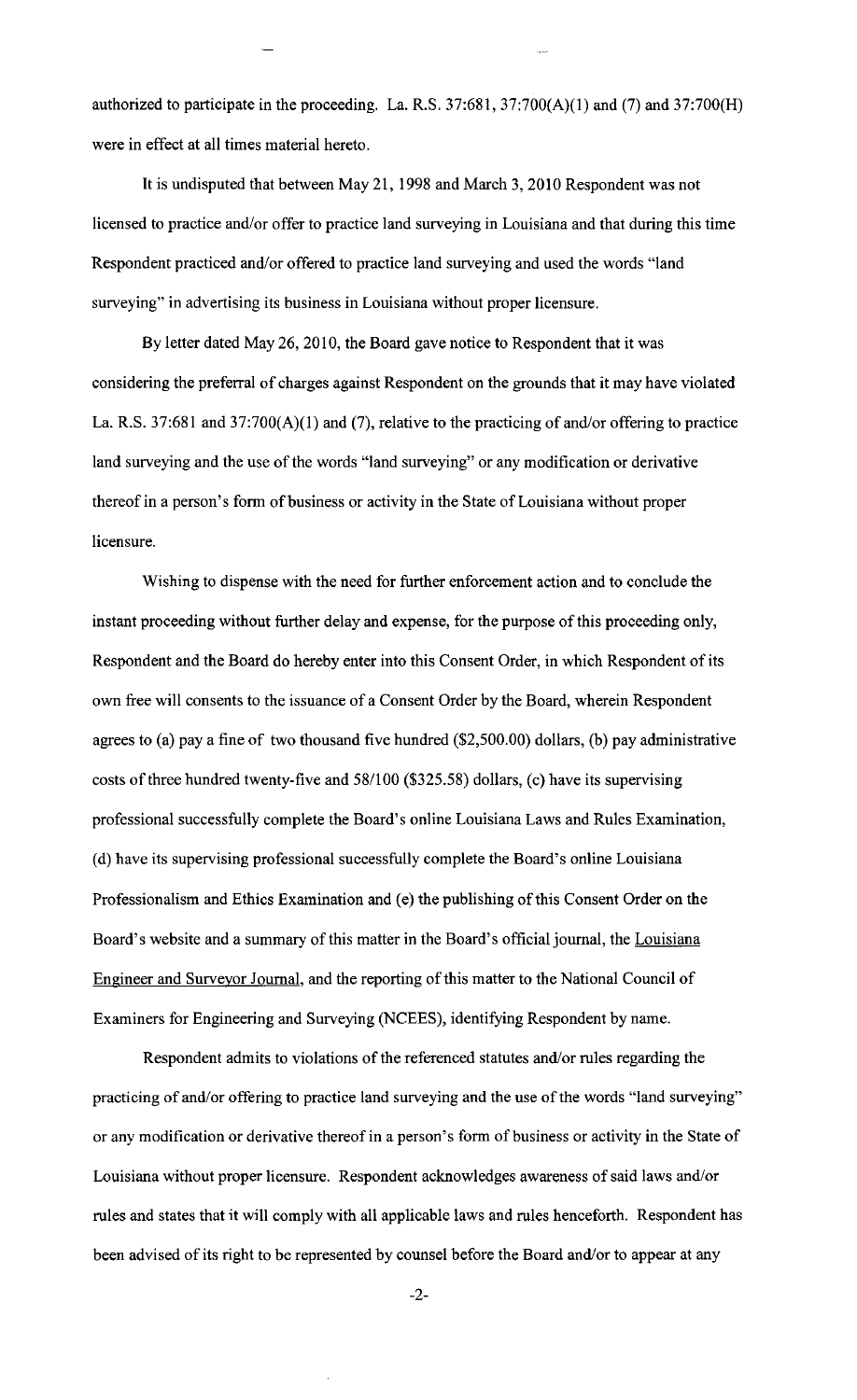hearing personally or by counsel and present witnesses and evidence on its own behalf, and it hereby waives this right and its right to appeal; and it states affirmatively that it has been afforded all administrative remedies due it under the law.

Therefore, in consideration of the foregoing and by signing this Consent Order, Respondent does hereby waive its right to a hearing before the Board, to the presenting of evidence and witnesses on its behalf, to Findings of Fact and Conclusions of Law in this case, and to judicial review of this Consent Order.

Respondent hereby represents (a) that it fully understands the meaning and intent of this Consent Order, including but not limited to its final and binding effect, (b) that it has voluntarily entered into this Consent Order and that no other promise or agreement of any kind has been made to or with him by any person whatsoever to cause the execution of this instrument and (c) that the sanctions set forth in this Consent Order do not prevent the Board from taking further disciplinary or enforcement action against Respondent on matters not specifically addressed in this Consent Order.

WHEREFORE, the Louisiana Professional Engineering and Land Surveying Board and Respondent agree that:

I. Respondent shall pay a fine of two thousand five hundred (\$2,500.00) dollars, which shall be tendered to the Board by certified check payable to the Board, due upon the signing of this Consent Order; and

2. Respondent shall pay administrative costs of three hundred twenty-five and 58/I 00 (\$325.58) dollars, which shall be tendered to the Board by certified check payable to the Board, due upon the signing of this Consent Order; and

3. Respondent shall have its supervising professional successfully complete the Board's online Louisiana Laws and Rules Examination with a score of 90% or higher and return it to the Board within sixty (60) days of the effective date of this Consent Order; and

4. Respondent shall have its supervising professional successfully complete the Board's online Louisiana Professionalism and Ethics Examination with a score of 90% or higher and return it to the Board within sixty (60) days of the effective date of this Consent Order; and

5. This Consent Order shall be published on the Board's website and a summary of this matter shall be printed in the official journal of the Board, the Louisiana Engineer and

-3-